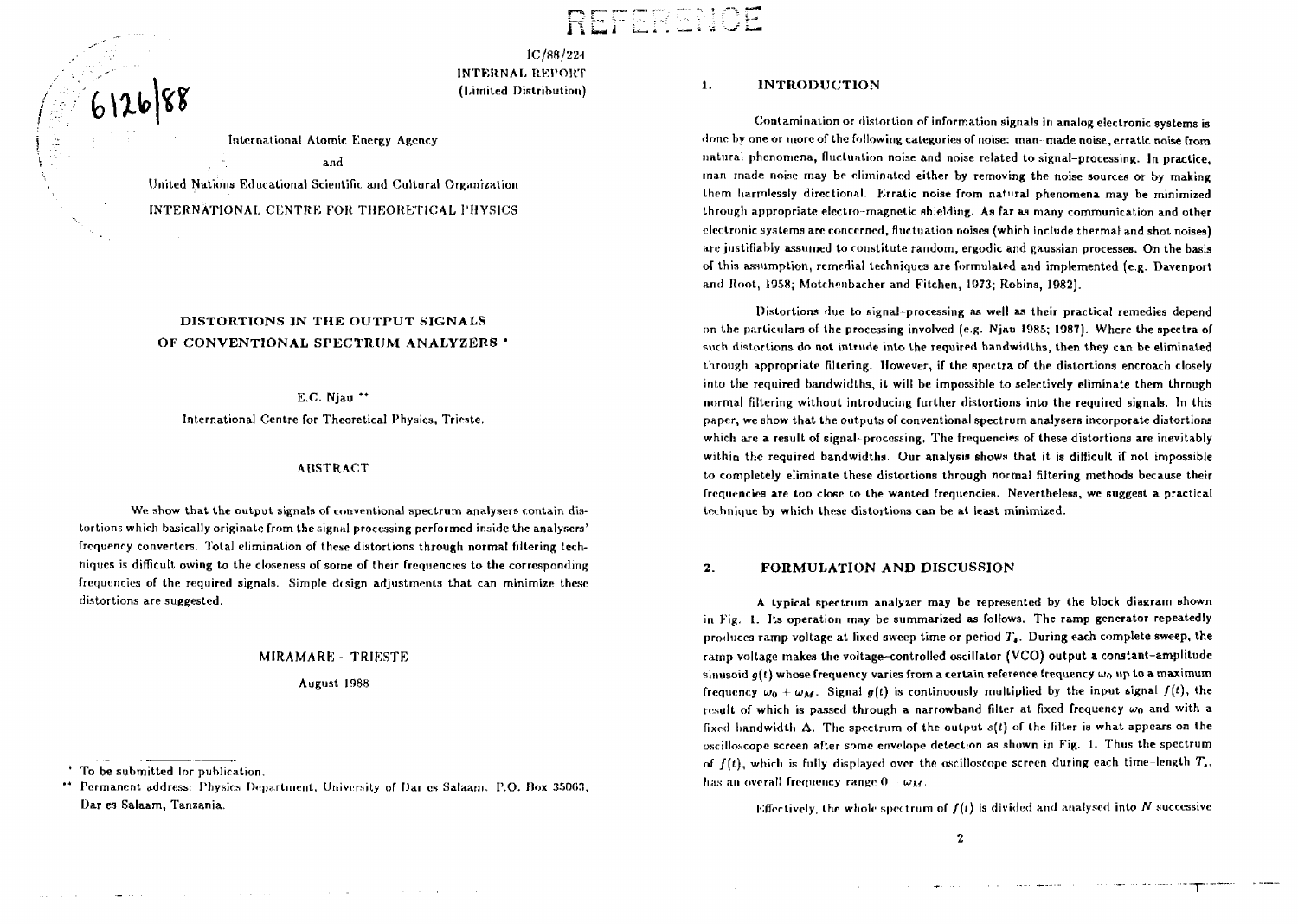frequency (resolution) cells such that  $N = \omega_M/2\pi\Delta$ . During a complete sweep, each cell is allocated time-length  $T = T_s/N$ . Let us arbitrarily consider that the  $n^{th}$  cell (in a given sweep) is analysed from  $t = t_n$  to  $t = t_n + T$  and that the corresponding output from the multiplier is denoted by  $R_n(t)$ . We assume that during the period  $t = t_n$  to  $t_n + T$ , the output of the VCO is a sinusoid at amplitude A and frequency  $\omega_n$ . Now if  $\beta$ and *a* are the d.c. bias plus d.c. signal levels along the VCO-multiplier line and along the  $f(t)$ -carrying input line of the multiplier, respectively, then  $R_n(t)$  may be resolved into a series of spectral components as follows:

and the company of the company of the company of the company of the company of the company of

$$
R_n(t) = {\alpha + f(t)} {\text{portion of } (\beta + A \sin \omega_n t) \text{ sandwiched}}
$$
  
between  $t = t_n$  and  $t = t_n + T$  as well as time – domain  
distortions resultant from the implicit truncation or time – limiting process}  

$$
= \frac{2}{\pi} {\alpha + f(t)} {\beta + A \sin \omega_n t} {\sin \omega_T t + \sin 2\omega_T t +
$$
  

$$
\frac{1}{3} \sin 3\omega_T t + \frac{1}{5} \sin 5\omega_T t + \frac{1}{3} \sin 6\omega_T t + \frac{1}{7} \sin 7\omega_T t +
$$
  

$$
\frac{1}{9} \sin 9\omega_T t + ... }
$$
  

$$
= {\alpha + f(t)} {\beta + A \sin \omega_n t} D(t)
$$
 (1)

where

and

$$
D(t) = \frac{2}{\pi} \left\{ \sin \omega_T t + \sin 2\omega_T t + \frac{1}{3} \sin 3\omega_T t + \frac{1}{5} \sin 5\omega_T t + \frac{1}{3} \sin 6\omega_T t + \frac{1}{7} \sin 7\omega_T t + \frac{1}{9} \sin 9\omega_T t + \dots \right\}
$$

The time-domain version *H(i)* of the entire spectrum displayed over the oscilloscope screen during each complete sweep may be deduced from Eq.(1) as

$$
H(t) = \frac{\alpha\beta D(t)}{(0 \leq \text{ frequency } \leq \omega_M)} + \frac{\beta f(t)D(t)}{(0 \leq \text{ frequency } \leq \omega_M)} + \frac{D(t)[\alpha + f(t)]}{(0 \leq \text{ frequency } \leq \omega_M)} \sum_{n=1}^{N} A \sin \omega_n t \qquad (2)
$$

An analysis of Eq.(2) shows that the second and third sets of terms on the righthand-side of this equation produce peaks at the expected frequencies except that, due to the influence of  $D(t)$ , these peaks are inevitably widened or spread out more than ideally required. This frequency spreading is clearly due to the spectral components of  $D(t)$  that have largest amplitudes and least frequencies. The role played by the remaining components is simply to introduce some (usually) very small peaks which spread around

the peak of each expected or correct frequency, getting fainter as they distance away from the latter peak. The cluster of small peaks around each correct peak together with the frequency spreading mentioned above are distortions which stem from the time-limiting imposed upon the part of *g[t)* corresponding to each frequency cell. Ag long as timelimiting is imposed upon  $g(t)$ , these distortions will inevitably be incorporated into the output of the narrowband filter. This is not surpriaing because time-limiting of a signal by itself introduces significant distortions (e.g. Lathi, 1965; Stark and Tuteur, 1979). Therefore, although at a given time during a sweep the narrowband filter may give out a sinusoid at the expected frequency, the very fact that this sinusoid is time-restricted to within a finite cell introduces the type of distortions just mentioned, and these distortions do accompany the Filter output signal onto the oscilloscope screen. Of course, apart from frequency-widening each expected peak in the output spectrum, these distortions only manifest themselves as (often negligible) scries of minute peaks on either side of each expected peak.

الموارد والتفقي بالمرامين والتقويق وواز

The main problem lien with the distortions caused by the first set of terms on the right-hand-side of Eq.(2). Firstly we note that  $\alpha\beta D(t)$  has no definite or non-accidental spectral relationship with the input signal  $f(t)$ . Secondly, the energy in  $\alpha\beta D(t)$  is, to a large extent, concentrated in the frequency range  $\sim \frac{4}{2T}$  to  $\sim \frac{3\pi}{2T}$ . Thus if  $f(t)$  has no component whose frequency coincides with part of the latter range, then the entire spectrum of  $f(t)$  as displayed on the analyser screen will show the expected or correct peaks plus at least one significant distortion peak located between frequencies  $\sim \frac{\pi}{2T}$  and  $\sim \frac{3\pi}{2^r}$ , depending on the resolution employed. This is illustrated in Fig. 2 which shows the spectrum analyser display of a single sinusoid from a signal generator set at 390 kHz. The centre peak on the figure corresponds to the expected or actual sinusoid frequency while the relatively smaller peak at the low frequency end of the spectrum is a distortion peak located within the frequency range  $\sim \frac{\pi}{2T}$  to  $\sim \frac{3\pi}{2T}$  as calculated from the adjustment setting of the commercial spectrum analyser used. We operated the latter at a fairly low resolution in order to compress the closely packed distortion peaks within the frequency range  $\sim \frac{\pi}{2T}$  to  $\sim \frac{3\pi}{2T}$  into a single peak as shown on Fig. 2. Besides, the latter peak is given prominence in the figure because we intentionally set the amplitude of the sinusoid from the signal generator moderately low.

The distortions generated by  $\alpha\beta D(t)$  in Eq.(2) may be minimized by making or adjusting the design of the frequency converter unit in the spectrum analyser in such a way that the VCO-generated signal is accompanied by as little d.c. component as possible on its way to the active device of the multiplier. With the currently popular brands of multipliers used in commercial spectrum analysers, it is difficult to completely rid the VCO-generated sinusoids of d.c. components. As a rule, successful operation of logarithmic multipliers upon a.c. signals requires that the latter be accompanied by d.c. components. This is inevitable since the inputs of these multipliers have to be unipolar. As regards variable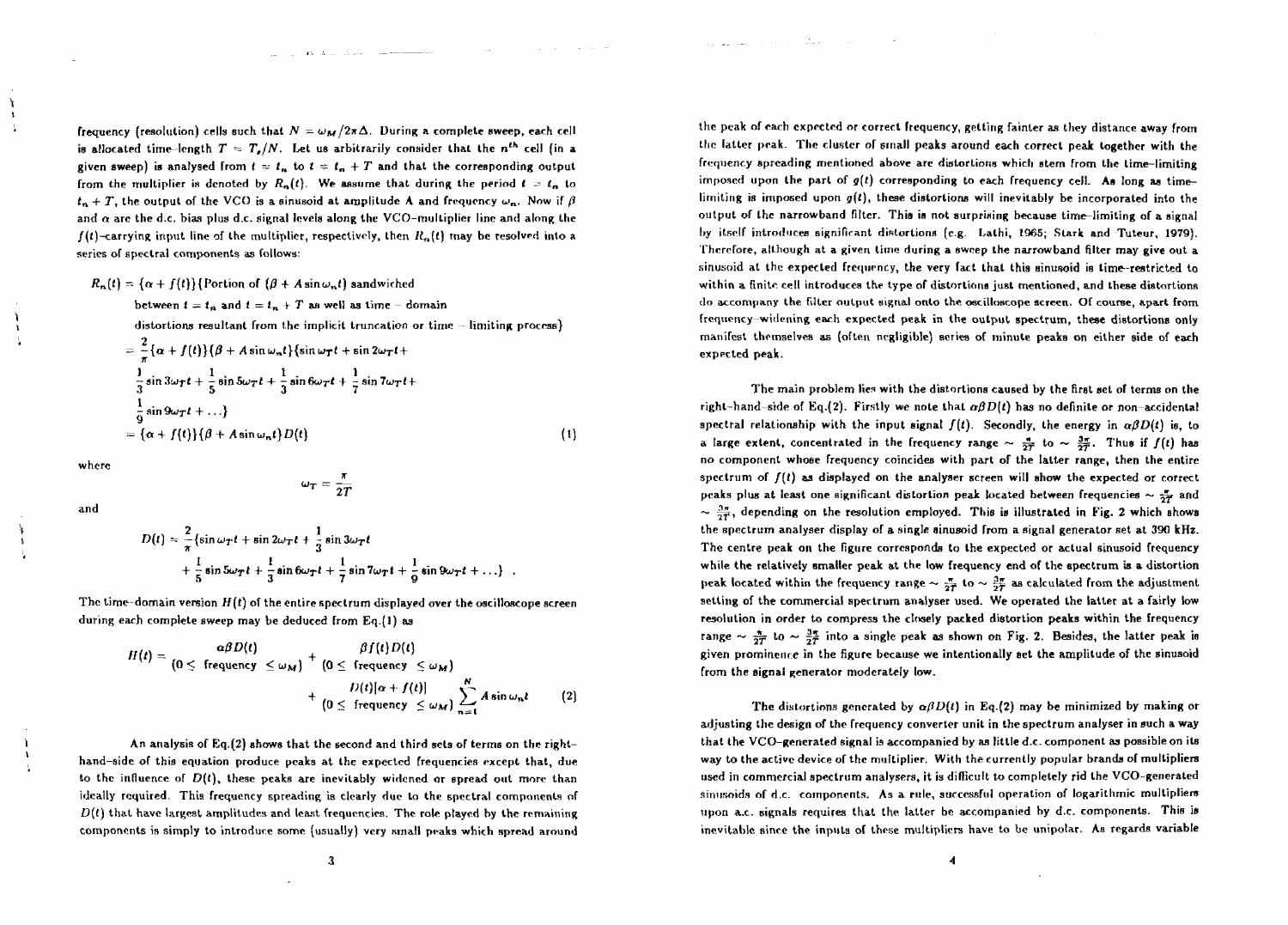transconductance multipliers, it *is* rather difficult to have itirm operate on analog signals without having d.c. components along their input channels. This is the case because quite commonly, a multiplier in this category has the configuration of an emitter-coupled differential amplifier in which one input signal controls the current along the emitter arm while the second input signal serves as a normal input signal for the amplifier.

#### **3.** CONCLUSION

We have developed and discussed details of distortions that are incorporated into the outputs of conventional spectrum analysers as a result of the signal-processing performed in the frequency converter units. The time-limiting processes employed in this signal-processing make it practically impossible to eliminate all the distortions. However, it is possible to minimize these distortions by making some adjustments in the design of the multiplier section of each frequency converter unit.

#### REFERENCES

- Davenport (Jr.) W.D. and Root W.L., 1958, *An Introduction to the Theory of Random Signals and Noise.* (McGraw-Hill Book Company, New York).
- Lathi B.P., 1965, *Signals, Systems and Communication*, (John Wiley and Sons, New York), pp. 124-126.
- Motchenbacher CD. and Kitchen F.C., 1973, *Low Noise Electronic Design* (John Wiley and Sons, New York).
- Niau E.C., 1985, "Details of distortions in the computed Fourier Transforms of Signals F, Information Processing Letters 20, 111-113.
- Njau E.C., 1987, *Distortions n processed signals and their applications* in *electronic design r,* ICTI', Trieste, Internal Report IC/87/340 (1987), submitted to Int.J.Electronics.
- Robins W.P., 198Z, *Phase Noise in Signal Sources* (Peter Peregrinus Ltd., London).
- Stark H. and Tuteur F.B., 1979, *Modern Electrical Communications* (Prentice-Hall Inc., Englewood Cliffs, New Jersey) pp. 196-199.

-6

and the company

#### Acknowledgments

The author would Irke to thank Professor Abdus Salam, the International Atomic Energy Agency and UNESCO for hospitality at the International Centre for Theoretical Physics, Trieste.

 $5<sub>1</sub>$ 

 $\sim$ 

 $\mathcal{L}_{\text{max}}$  ,  $\mathcal{L}_{\text{max}}$ 

المنافس والمستقل والمنافس والمنافي

**Carl Carl**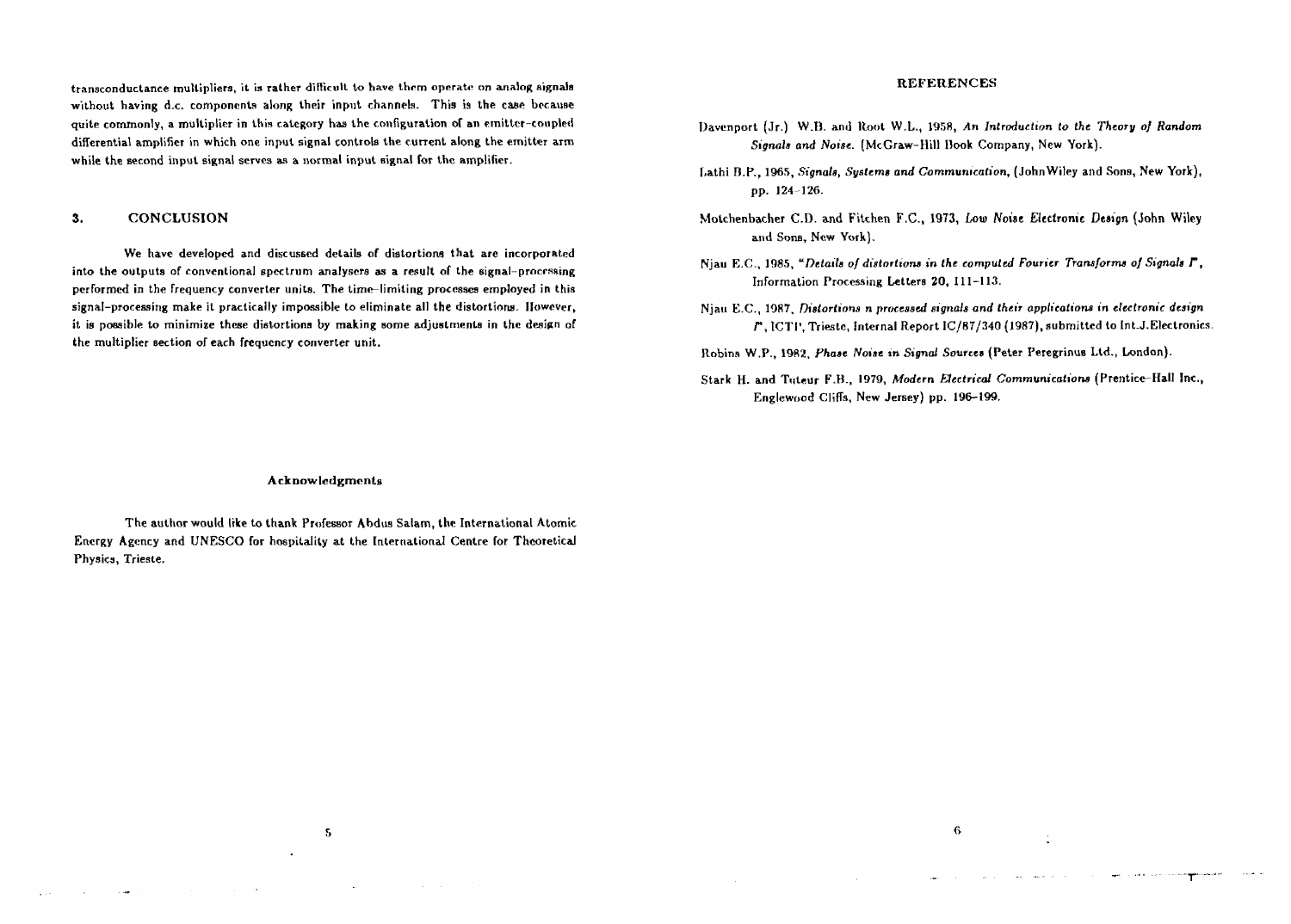f,

 $\lambda$ 

 $\mathbf{1}$ 

Fig. 2 Spectrum analyser display of the spectrum of a sinusoidal signal at 390 kHz. The peak towards the low frequency end of the spectrum represents some distortions.

 $\bf 7$ 



 $.$   $\rho$   $\sigma$   $\varepsilon$   $\vec{m}$ 

 $\mathbf{F1g} = 1$ 

 $\mu$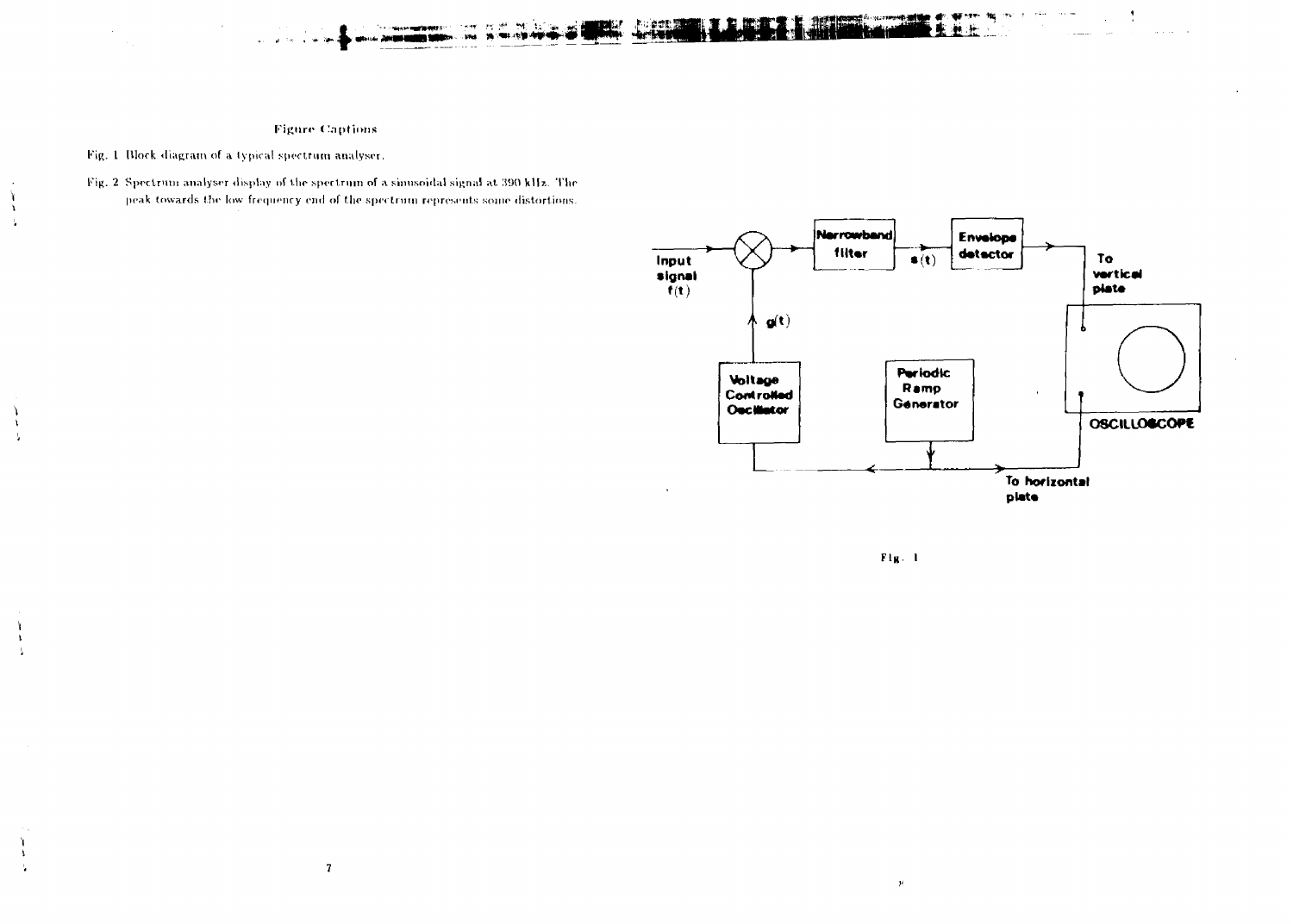

 $\sim 10^4$ 

 $\sim 80$ 

 $\mathcal{L}^{\text{max}}_{\text{max}}$  and  $\mathcal{L}^{\text{max}}_{\text{max}}$ 



 $\sim 9\%$ 

contractors and a

 $\mathcal{A}^{\mathcal{A}}$  and  $\mathcal{A}^{\mathcal{A}}$  and  $\mathcal{A}^{\mathcal{A}}$ 

 $\sim 10^{-1}$ 

 $\Delta\omega_{\rm{max}}$  and  $\omega_{\rm{max}}$ 

**Service** Story

and the state of

 $\mathcal{F}_{\text{max}}$  .

and the company